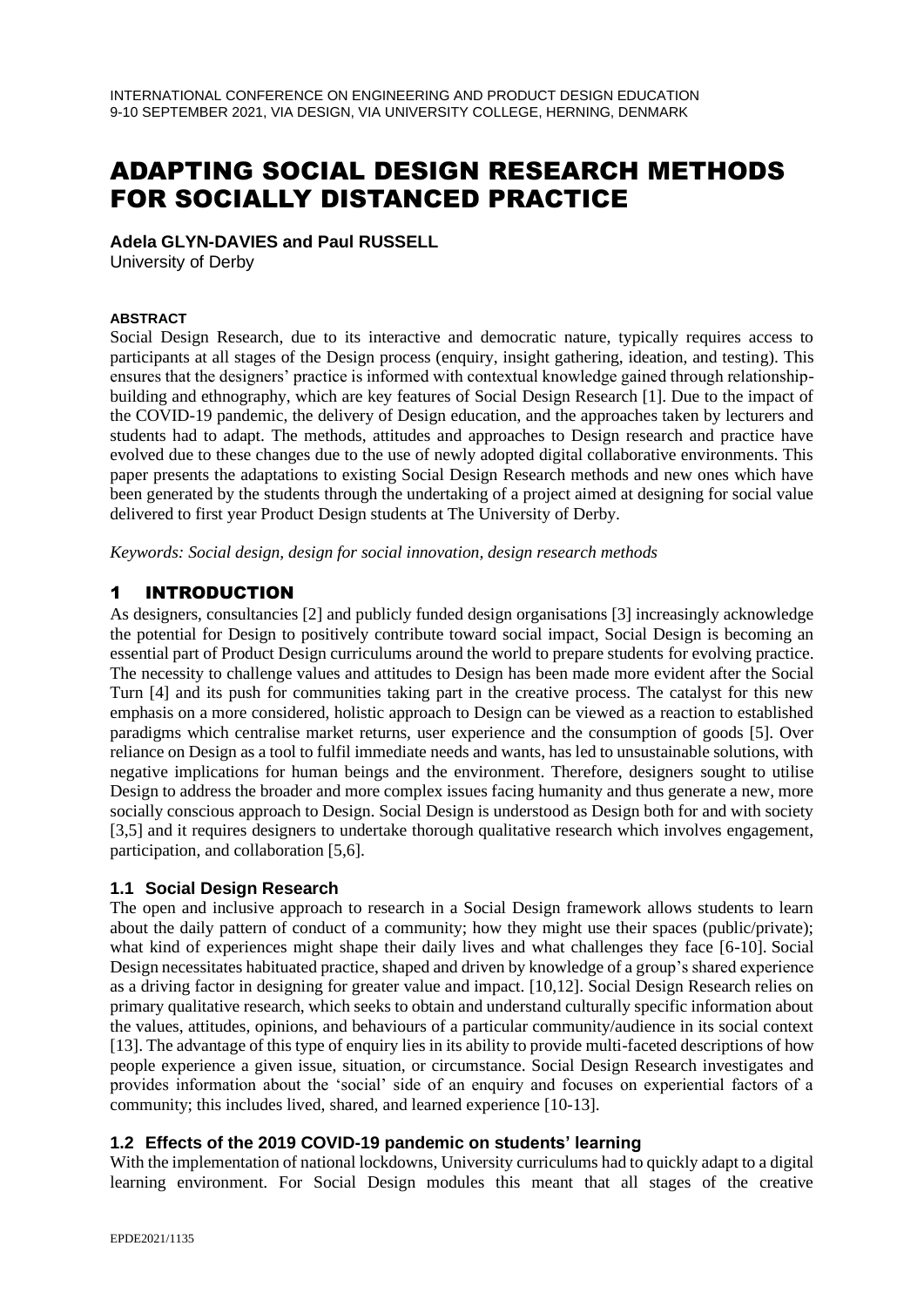process, which entails working for and in a community, was disrupted because they could no longer undertake primary face-to-face research. This moved students away from working in physical spaces with communities and consequently isolated them and the community participants to mainly virtual spaces. As part of the project undertaken by the Product Design year 1 students, they were briefed to co-design urban furniture for a local park which could be manufactured by members of the local communities with migration background, who would at the end of the project gain a skills certificate. Due to the collaborative nature of the project, students were required to undertake Design ethnography and work together to explore how to best address the needs of the park while retaining simplicity of their designs for the participants which will be making them. Realisation of the project would thus create a skill share initiative where both parties exchange knowledge and create a more welcoming and accessible environment at the park for migrant communities and the local student population.

As a result of the pandemic and social distancing regulations the university implemented a programme of blended learning. Blended learning is a mixture of online and face to face learning, occurring in an instructional based context both in the classroom and over digital meeting spaces [13].

## 2 RESEARCH METHODS

#### **2.1 Social Design Research Methods**

The main two research methods which students were encouraged to use for Social Design briefs at the university are Design Ethnography and Spatial Studies.

#### **2.1.1 Design Ethnography**

Ethnography as a method seeks to enable designers to understand the potential users of resulting designs, how they might perceive, access, and engage with them [14,15]. It grants designers in-depth, empathic knowledge of the lifestyle, routines and issues which matter most to the participants (See Figure 1 below). This enables designers to develop ideas whilst clearly understanding who they are designing for. Evolutions within this approach have taken it from participant observation to interaction, conversation, and Co-Design. Common ways of collecting data used within this method include 'Semi-Structured Surveys' and 'Interactive On-Site Enquiries'.



 *Figure 1. Ethnographic research model taught as part of Social Design modules.*

Semi-Structured Surveys in Social Design Research are not used in their common form (e.g., questionnaires seeking a quantifiable set of data from participants), instead they are used in a semistructured way, allowing for open conversation combined with fixed questions. As opposed to gaining a small subsection of data which translates broadly to a population, Social Design surveys are components of a carefully planned ethnography, helping Design researchers to understand specific communities.

Interactive On-Site Enquiry is a form of observation which requires being physically present in the setting or amongst the community. It can take the form of workshops, collaborative Design thinking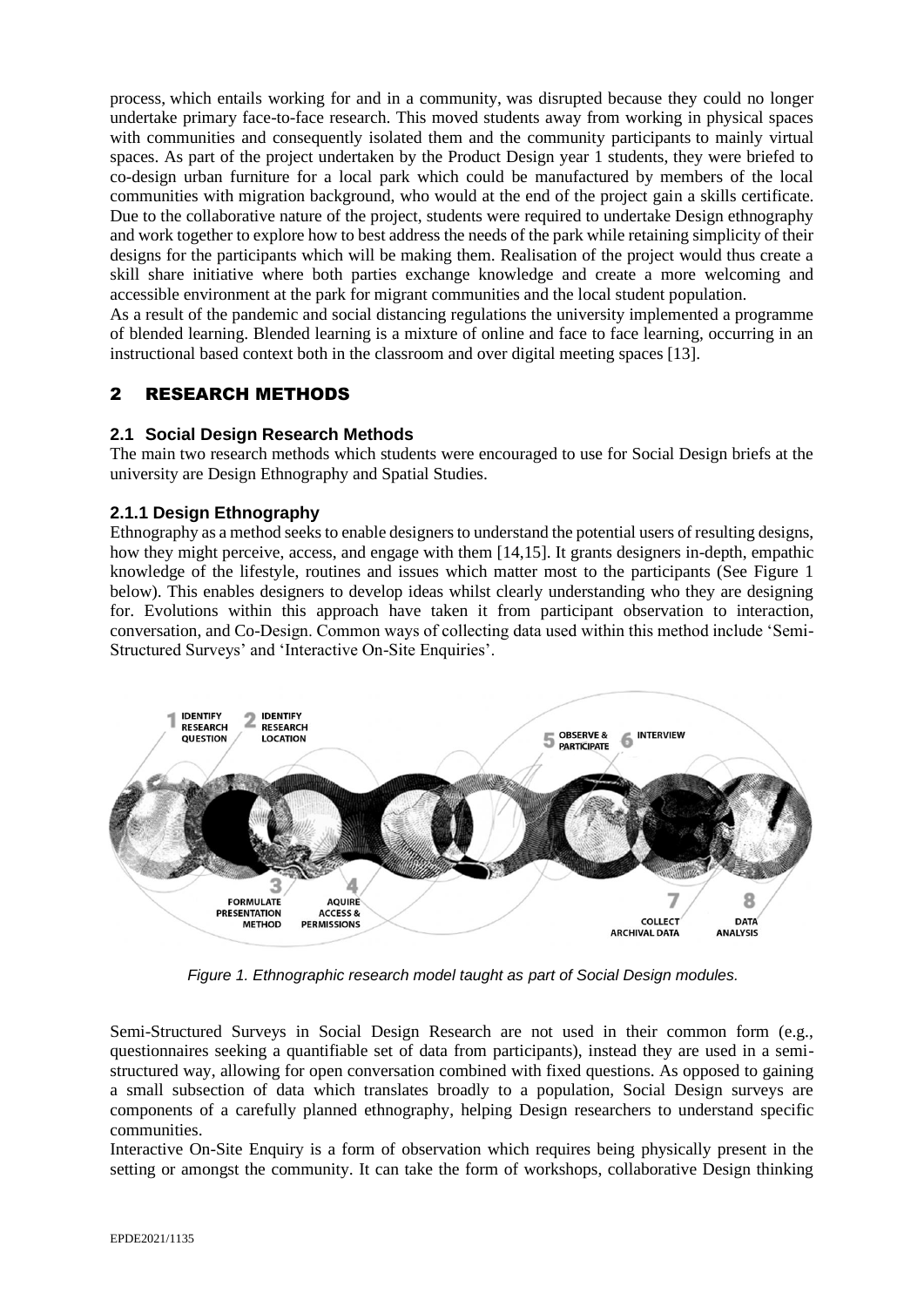sessions and observations. It is a means of gathering primary data from an environment without doing a survey. The involved nature of this approach means that it needs to be evaluated within an interpretative framework as opposed to a scientific one.

## **2.1.2 Spatial Studies**

Spatial Studies entails examining the geography and urban planning of a space [16]. In a Social Design brief, the data is typically collected in two ways; first by gathering the geographical data, e.g., obtaining the specific boundary statistics, understanding the relevant spaces and places where a community interacts. This type of data is often portrayed in descriptive forms such as maps and schematics. Furthermore, spatial data is used to examine patterns of behaviour, amalgamating spatial data into research analysis [16]. By using maps and schemes as tools for identifying patterns of behaviour and the interactions of a specific area with its surrounding environment, qualitative data can be systematically gathered and analysed, resulting in a better understanding of the social mapping of a community. Spatial data informs and supports ethnographic studies and allows designers to develop an illustrative, visual framework for community-environment interactions.

## **2.2 Adaptation of Research Methods for Socially Distanced Practice**

## *2.2.1 Methods Deemed Unsuitable for Socially Distanced Research*

The regulations for teaching during the pandemic and government enforced social distancing placed many difficulties on undertaking social research. All face-to-face enquiries were unable to go ahead due to health risks to both the public and students. Because there was no possibility to have interactive onsite enquiries at the park, which resulted in two major implications. Firstly, lockdown measures meant that students could only visit the park individually and not as groups, and they could not talk with visitors of the park. Secondly, it meant that students were unable to work with the community who live in the area, gain relationships, and begin to build an ethnographic profile of the people they were designing the products to be made by. Methods which were deemed unsuitable due to the pandemic included faceto-face interviews, field work which required students to meet up physically in groups, and on-site interactive structured and semi-structured surveys.

## *2.2.2 Adapted Methods*

Whilst there were measures that completely prevented certain methods used in Social Design Research, it was possible to adapt others to fit the circumstances caused by the COVID-19 pandemic. For example, whilst it was impossible to perform surveys in-person, which can be more relational, it was possible to use digital tools to connect with the community and elicit responses from them which could be analysed. Participants were recruited this way, not through attending the park and asking in-person but using social media networks (such as Facebook). Starting with friends and peers, and then branching out to friends of friends, the students were able to gather a sufficient sample size of regular park visitors from which insights could be gathered.

For Design Probes, several access factors were considered, which utilised new technologies to ensure understanding for migrant participants context contemplating language/cultural barriers. Students coordinated the creation of their surveys using interactive schemes of the park and animations. Translations were made available using cognate software which guided the users around a graphic display of a map of the park, indicating areas which they were required to answer questions about. Through individual trips to the park students built up a bank of photos and clips, along with access to topographic maps, which were then compiled into a more visual engaging survey which could be accessed from any internet capable device (See Figure 2 below). This provided students with feedback through questions, but also through clicks, recognising the areas of the park the community wanted to 'interact' with the most, albeit through a digital interface.

In the concept selection phase, the students also switched A-B testing from being in-person, to utilising web-hosted 3-D CAD models so that people could orbit around them and zoom into details.

#### *2.2.3 New Methods*

While moving to online delivery has caused complexity, it has also resulted in innovations of new collaborative research methods. Alongside this shift, the student's experience of studio learning took on completely new forms which had positive impacts despite the irregularities associated with moving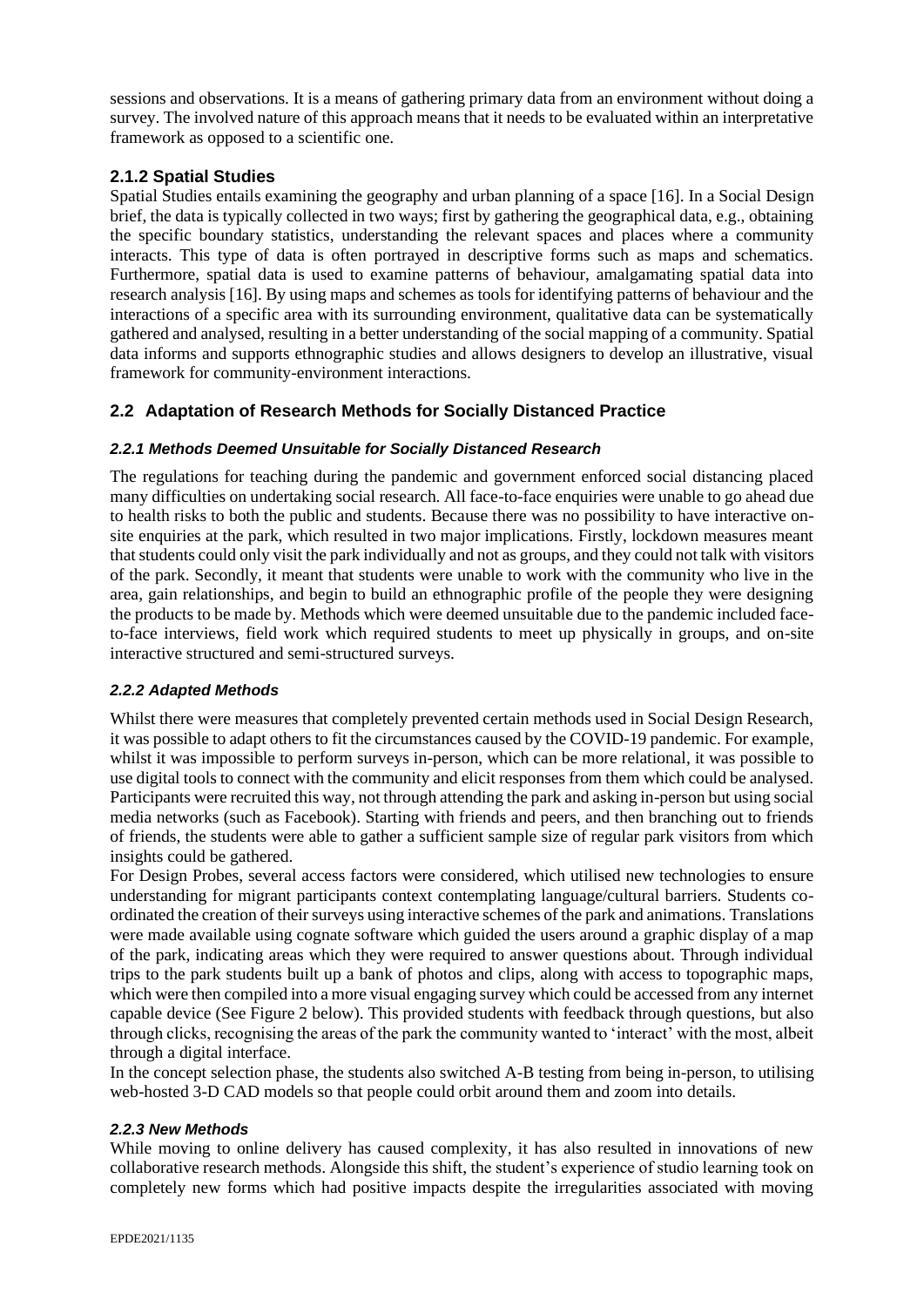promptly to online delivery. For example, students who might usually struggle to participate equally in group work in an on-campus environment, thrived when the burden of self-presentation was removed. Lecturers recognised these changes and value the democratisation of the groups, which can be a challenge in-person. To help facilitate their cohort relationships as peer designers, staff also encouraged the student groups to set up their own digital socialisation spaces. These took the form of digital 'Speakers' Corners', created on Microsoft Teams, Discord, Miro, and Mixer. Spaces like these, allowed students to contribute freely, collaborate and exact critique on each other's work, making sure that all students were involved, and the bond of the group was kept strong.



 *Figure 2. An example of digital collaborative spaces developed and utilised by students*

Consequently, these formed an adapted method for their Social Design Research, which hereon is referred as 'Digital Speakers Corners', which allow for new ways of gathering data that still ensured integrity of research findings.

Another method which the students devised was a form of contextual enquiry where one team member acts as an "on-site navigator". The student carries a smartphone whilst in a video call to the other colleagues who are working from home who would record the site visit on their computers. This way the team-members who worked from their home-office could safely participate and enquire about the location without breaking social distancing rules, yet still be part of the directing of the gathering of information in real-time.

Alongside this, students also created hybrid methods for data mapping that relied on a blended enquiry, i.e., photographic, video evidence from the physical site and digital mapping data gathered from historic study libraries, satellite images and council databases.

# 3 OUTCOMES

## **3.1 Facilitator perspective**

In response to the university's implementation of national health and safety measures, it is evident that some of the most innovative and effective rapid adaptations of Design Research methodologies and methods were generated by students. Upon the prompt adoption of digital workspaces, students adapted their approaches to undertaking, sharing, cross-evaluating, and working in groups. Each of these developments has created a push for a reconsideration and restructuring of teaching practice. As lecturers recognized that the break in physical socialization is impacting students' intrinsic and extrinsic motivations to learning, the need of digital spaces for socialization has become vital for healthy learning developments. First building blocks for these spaces were laid through real-time interactive online spaces such as Microsoft Teams collaboration channels and free online exhibition spaces. Once students started to use these spaces regularly as part of their online delivery and group research, the students themselves started to expand their digital social spaces through various gaming and Design platforms. The familiarity of these online spaces meant that students felt at ease to utilise these for broader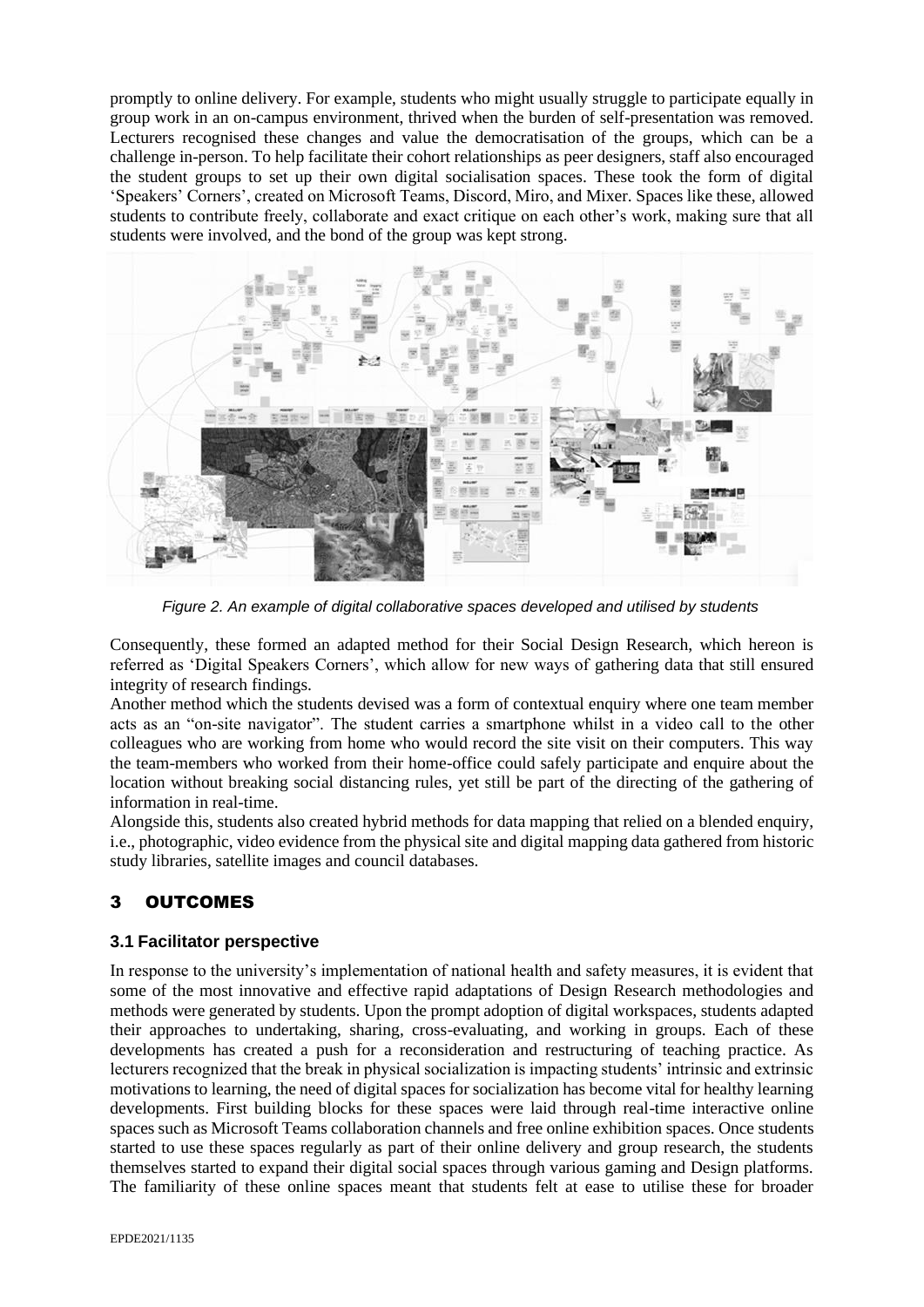purposes, such as group research, ideation, debates, as well as testing. Once these spaces were established, student groups organized open digital research groups, where participants of the communities could join from their mobile devices and take part in the data gathering, discussions and co-Design.

Due to lockdowns the majority of students were residing secluded in dormitories or family homes which meant that students did not have enough space to create prototypes in or even fabricate more refined product proposals. Lecturers recognized that these constraints would impact on students' technical development, therefore all access to campus, which was already heavily restricted and rigorously monitored, was dedicated to safe technical sessions. This allowed students to access materials and tools to produce rapid product prototypes and proposals. However, problems arose when these technical skills could not be shared physically with the participating community, leaving one part of the brief unsolved; the mutual knowledge and skill-sharing elements that would happen on site was no longer possible. This opened up speculative reflections on how these problems could be solved in the future through potential blended digital/ on-site co-Design sessions and the rethinking and restructuring of public spaces.

## **3.2 Student perspective**

Whilst the blended environment has proven difficult and challenging to manage, students have responded exceptionally positively well to all the transitioning stages of learning. Although this learning experience was not able to grant students the same learning and social experience, it has revealed the potential of new learning structures that allow for a more progressive democratic curriculum, in which students can participate in the shaping of pedagogy as well as peer-to-peer and peer-to-academic learning.

Overall enthusiasm initially showed signs of diminishing when the learning fully progressed to onlineonly delivery as students felt isolated from their peers and struggled to structure their learning without the aspects of having physically to visit the campus or public spaces or interact directly with users of the park or migrant communities. Students who would usually confidently present and communicate their ideas started to be withdrawn from the online conversations and shared their progress only in written formats where students who would normally struggle to present in-person excelled in digital communities which allowed them to freely communicate as equals.

Once circumstances were more settled and the students had adapted and generated their new appropriate research methods and recruited enough participants, they started to manage their individual and team workloads well. This also led to the flattening of the participation hierarchy, which subsequently resulted in an improved experience for all students compared to strictly on-site collaboration approaches.

# 4 FUTURE IMPLICATIONS

Reflecting on the adaptations to research methods that evolved from implications caused by the national lockdown and public health and safety measures, it was evident that students are adaptable and Social Design Research can still be undertaken during times of social distancing. The students demonstrated that participatory and interactive research and practices can still be executed, and that digital realms of engagement can provide sufficient insights. Furthermore, the adaptations done within the span of less than one academic year implied that if the methods were further refined, they could be bettered, and new methodologies and methods for Social Design practice would likely emerge. This has confirmed the fact that regardless of the obsoletion of social distancing rules in the future, digital hybrids of Social Design Research methods will continue to be encouraged in student work.

# 5 CONCLUSIONS

The findings in this research-informed project could potentially open the discourse for the development of 'Digital Social Design' practice which provides a greater level of openness, inclusivity, and accessibility. This notion was proven as an equitable proposition for Product Design students, who managed to further their thinking and making skills even without daily access to machinery, studios, or public spaces in general. From this it is clearly implied that these new types of adaptations to learning and interacting have the potential to become part of curriculums and hybrid pedagogies past pandemic restrictions. Delivering academic Product Design curriculums in this way would give students greater freedom in managing their time outside of university schedules and generate more sustainable financial